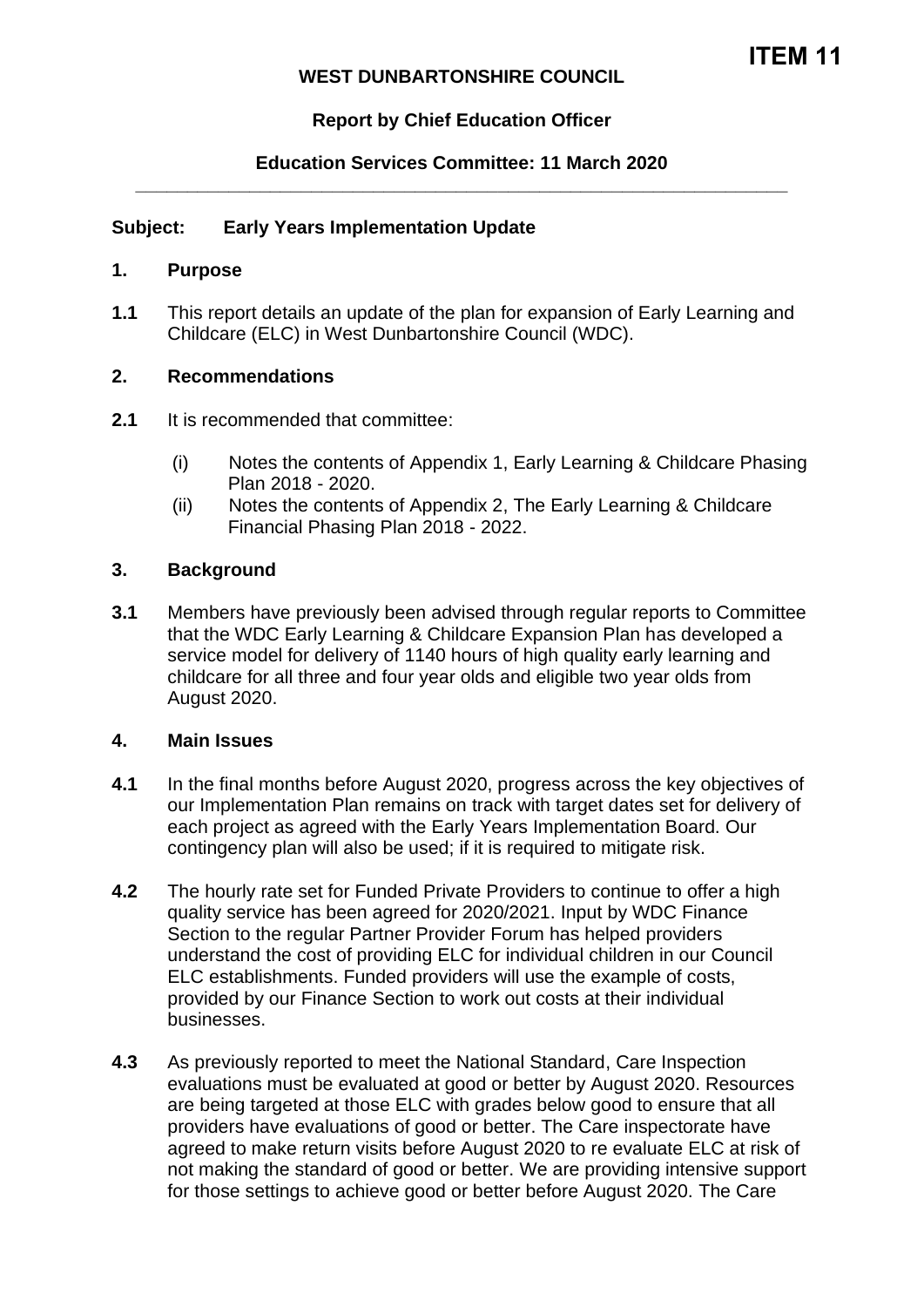inspectorate will also provide an Early Learning and Childcare Improvement Programme. The aim of the programme is to support services and providers not currently meeting the quality criteria of the National Standard to improve future evaluations. This is designed to drive forward quality improvements across the country within the early learning and childcare sector to increase the numbers of providers meeting the National Standard. There are area learning events with a commitment to four workshops which commence in March 2020 spanning an 18-month period. The events will compliment the work we are doing in our targeted work with our ELC settings.

**4.4** A planned programme of professional learning designed to improve quality and close the poverty related attainment gap has been provided for our ELC practitioners and leaders including, Froebel and Childhood Practice (University of Edinburgh), leadership courses (Early Years Scotland), learning through play, and early years pedagogy. The range of learning has promoted practitioner enquiry, reflective practice, professional dialogue and collaboration to improve outcomes for children and leadership of change. Our Equity and Excellence Leads working in our ELC with the greatest numbers of children in SIMD 1 and 2, provide additional support for children at risk of missing out. Our Early Stages Teachers along with the Excellence and Equity Leads use data to identify and plan for children's progress. Our Collaborative Action Research programme focusses on improving outcomes in literacy, numeracy and health and wellbeing. The impact of this has shown increased staff confidence in use of data to plan for improvements. The West Partnership (Regional Improvement Collaborative) will adopt the WDC model for their senior leaders.

# **5. Phasing of 1140 Hours**

- **5.1** Since the last update to Educational Services Committee two new settings have opened: St. Ronan's ELCC and Whitecrook Primary School ELCC, providing a further 64 places for three and four year olds. Kilbowie ELCC and Lennox ELCC have phased in 32 places. Our eleven Funded Partner Providers have phased in a further 5 places - 55 places, providing a total of 283 places for three and four year olds this school session. Currently a total of 1146 places for 3 and 4 year olds has been phased in which is just above our prediction for March 2020 of 1101 places. From April 2020 we will phase a further 166 places for eligible three and four year olds at our local authority ELC. Our Funded Partner Providers will have fully phased the entitlement for all three and four year olds by April 2020. Our local authority ELC will provide a further 580 places by August 2020 which will guarantee the entitlement for all three and four year olds in West Dunbartonshire.
- **5.2** Our contingency plan previously agreed by Committee to ensure that we have alternative capacity, has been revised to take account of additional work required for registration by the Care Inspectorate at Meadowview ELCC and Gavinburn ELCCs. The Care Inspectorate has also agreed our contingency for the final ELC on our plan. The final project plans have also been agreed by the Care Inspectorate. See Appendix 1, Early Learning & Childcare Phasing Plan 2018 - 2020.
- **5.3** Numbers of parents requesting the blended model from childminders remains low, currently nine 3-5 year old children have opted for this model. As a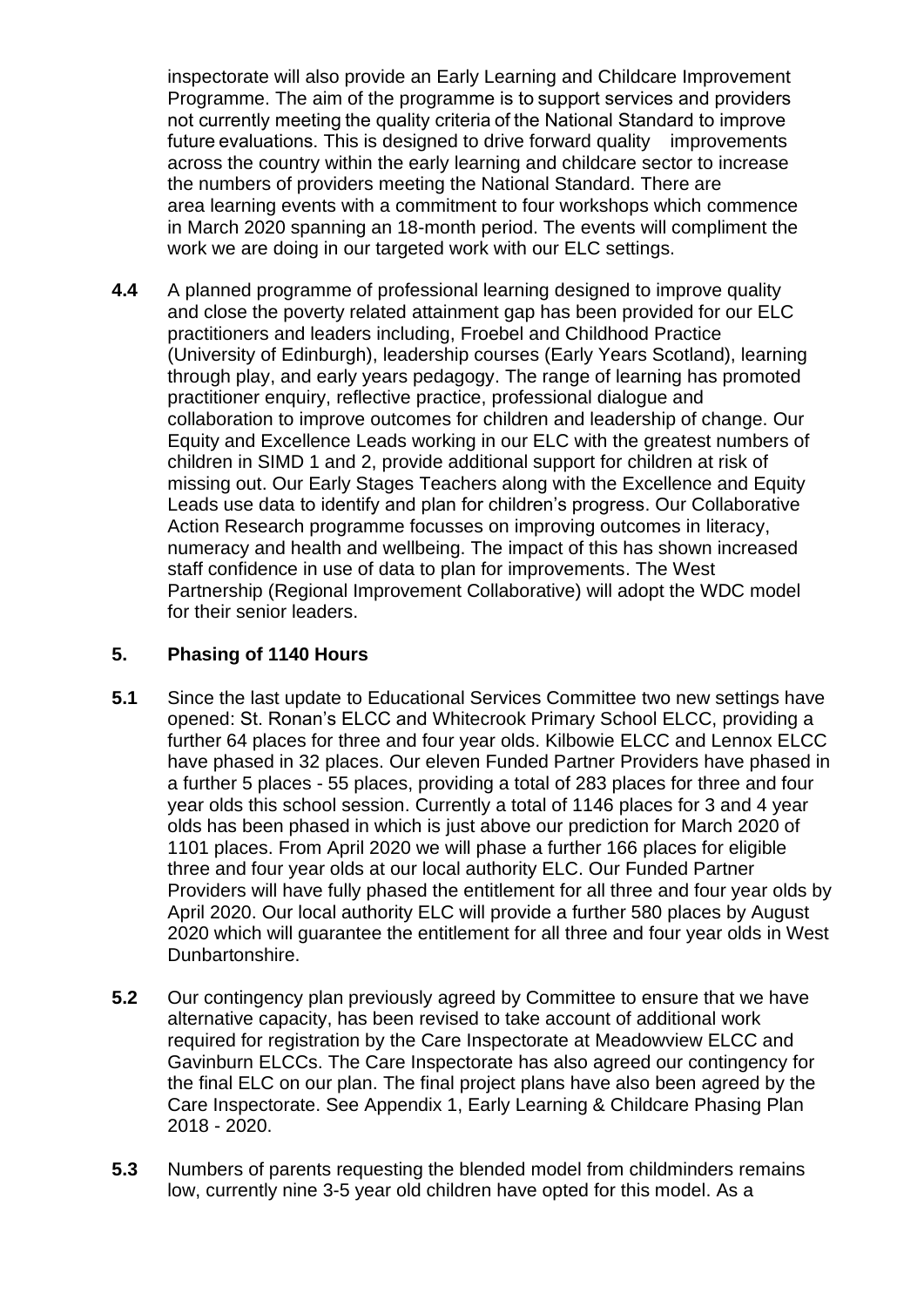contingency we will use the service of childminders and our partner private providers if we cannot provide sufficient places for eligible two year olds in our ELC by August 2020.

## **6. People Implications**

**6.1** There are significant implications for people in WDC. Advertising and recruitment processes are underway to meet target opening dates for the final projects in our plan. The impact of the ELC Expansion has benefited our communities and provided employment for a range of staff beyond the qualified early learning and childcare workers. We have recruited the equivalent of 12.67 FTE facilities workers, all female. In real terms this is an offer of mainly part time work which fits very well with other family commitments that people have. The breakdown for the figure of 12.67 FTE workers for facilities staff equates to: 19 part time catering assistants, 1 fulltime facilities assistant and 7 part time cleaners. As well as this, 15 existing staff employed as cleaners and catering assistants have benefited from additional hours to their current contracts. The Early Years Assistant post has also attracted facilities staff, allowing them to combined hours with this part time post at several of our ELC. There is an increase of 9.75 FTE staff recruited since our report in December. See table 2 for a detailed update of our recruitment to date. The figures are full time equivalent (FTE).

| <b>Workers/Designation</b>                       | <b>Numbers</b><br><b>Recruited</b><br>(FTE) | <b>Male</b>   | <b>Female</b>  |
|--------------------------------------------------|---------------------------------------------|---------------|----------------|
| Clerical                                         | 2                                           | 0             | $\overline{2}$ |
| <b>Modern Apprentices</b>                        | 6                                           | O             | 6              |
| <b>Learning Assistants</b>                       | 4.3                                         | O             | 4.3            |
| <b>Early Years Assistants</b>                    | 8.20                                        | 0             | 8.20           |
| <b>Early Learning and Childcare Workers</b>      | 52                                          |               | 51             |
| Senior Early learning and childcare workers      | 4                                           | O             | 4              |
| <b>Lead Officers</b>                             | 6                                           |               | 5              |
| <b>Excellence &amp; Equity Leads</b>             | 9                                           | ∩             | 9              |
| <b>Principal Officers</b>                        | 1                                           | O             |                |
| <b>Principal Teachers</b>                        | 2.4                                         | U             | 2.4            |
| Facilities Staff (catering assistants, cleaners, | 12.67                                       | O             | 12.67          |
| facilities assistants)                           |                                             |               |                |
| TOTAL                                            | 107.57                                      | $\mathcal{P}$ | 105.57         |

## **Table 2**

# **7. Financial and Procurement Implications**

**7.1** There is no change to the multi-year funding of the expansion plan which guarantees our delivery of 'Funding Follows the Child' for the entitlement to 1140 hours of ELC for all three and four year olds by their eligible date in school session 2020/2021. Our model of delivery has had revisions to ensure that we deliver 1140 hours on time. The changes were as a result of Care Inspection registrations which impacted staffing models and our decision to increase the number of 1140 places at our Funded Providers. This necessitated changes to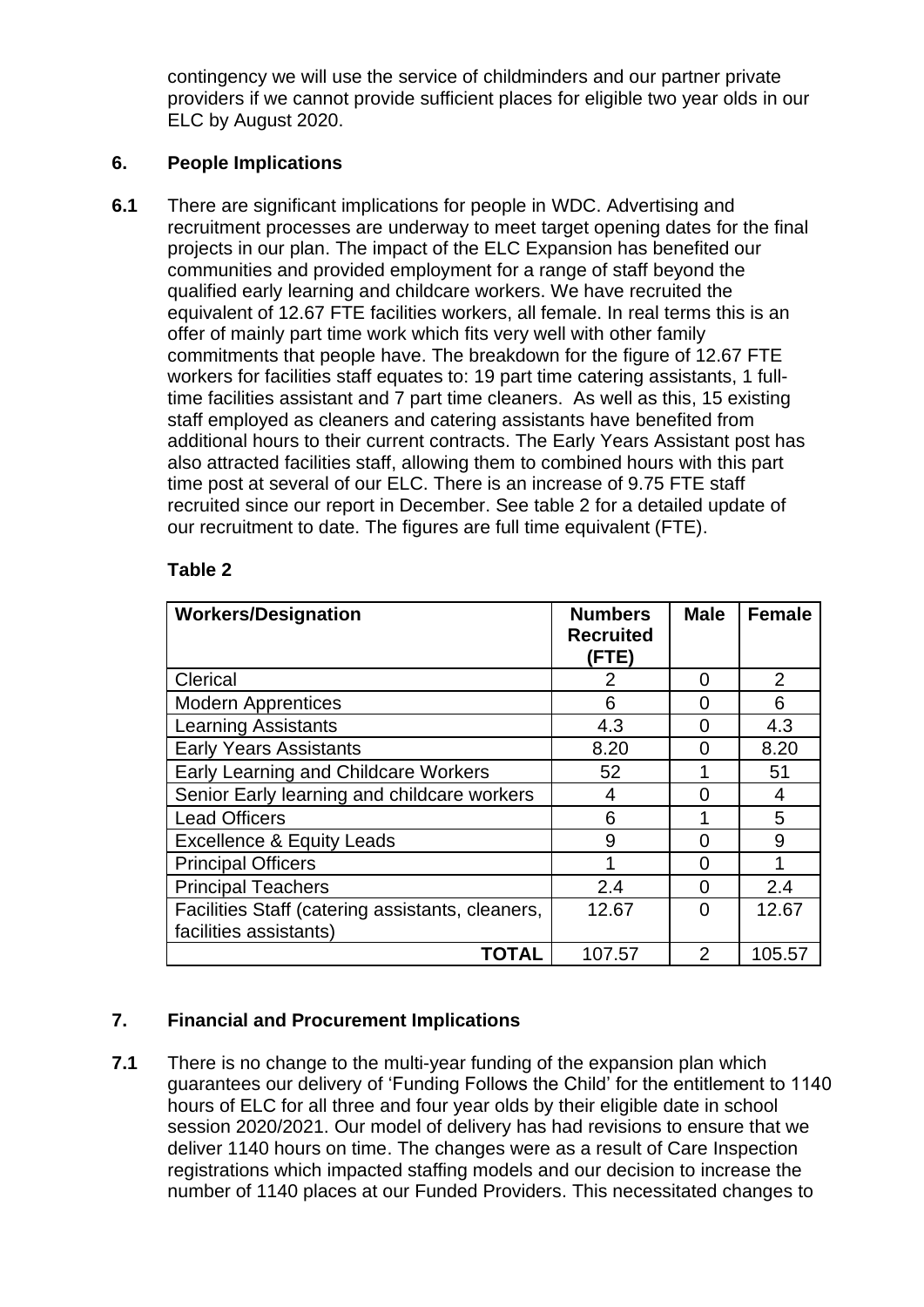our revenue funding plan which is reflected in the revised financial phasing plan. See Appendix 2, The Early Learning & Childcare Financial Phasing Plan 2018 - 2022.

**7.2** As previously reported the financial template submitted to Scottish Government in February 2018 has been reviewed and used in deciding the multi-year funding allocation to this authority; figures are cumulative. The multi-year allocations were announced in May 2018 and are as follows for West Dunbartonshire:

| <b>Financial Year</b> | <b>Revenue</b> | <b>Capital</b> |  |
|-----------------------|----------------|----------------|--|
|                       | £m             | £m             |  |
| 2018/19               | 1.410          | 0.580          |  |
| 2019/20               | 5.268          | 2.380          |  |
| 2020/21               | 8.717          | 4.480          |  |
| 2021/22               | 9.723          | 5.880          |  |

**7.3** There are no new financial implications with this update report, officers continue to review the Early Years Expansion programme to ensure that plans for years two and three align with multi-year funding. We are on track with our expansion plan and financial spend for each project.

## **8. Risk Analysis**

- **8.1** The key risks to the project:
	- delays in delivery of infrastructure expansion, specifically the final projects on our plan
	- delays in delivering the entitlement to all 3 and 4 year olds and eligible 2 year olds by August 2020
	- recruiting and developing a skilled and committed workforce
	- ensuring that all ELC settings meet the criteria for the national standard

As previously reported plans are in place to mitigate risks to the plan. The infrastructure plan and dates for delivery of our nursery classes and refurbished ELCC have been revised for delivery by August 2020. Contingency plans are in place to ensure that if there are delays to the building programme, this will not impact the guaranteed entitlement for all 3 and 4 year olds and eligible 2 year olds. Our recruitment plan, training and individual pathways are in place for the workforce. Targeted support will ensure that we can meet the criteria for the National Standard for ELC, with evaluations below good.

# **9. Equalities Impact Assessment (EIA)**

**9.1** An EIA for the Expansion Plan was undertaken previously. There was no requirement to undertake another EIA for the purposes of this report as it is providing an update to Committee on the expansion.

## **10. Consultation**